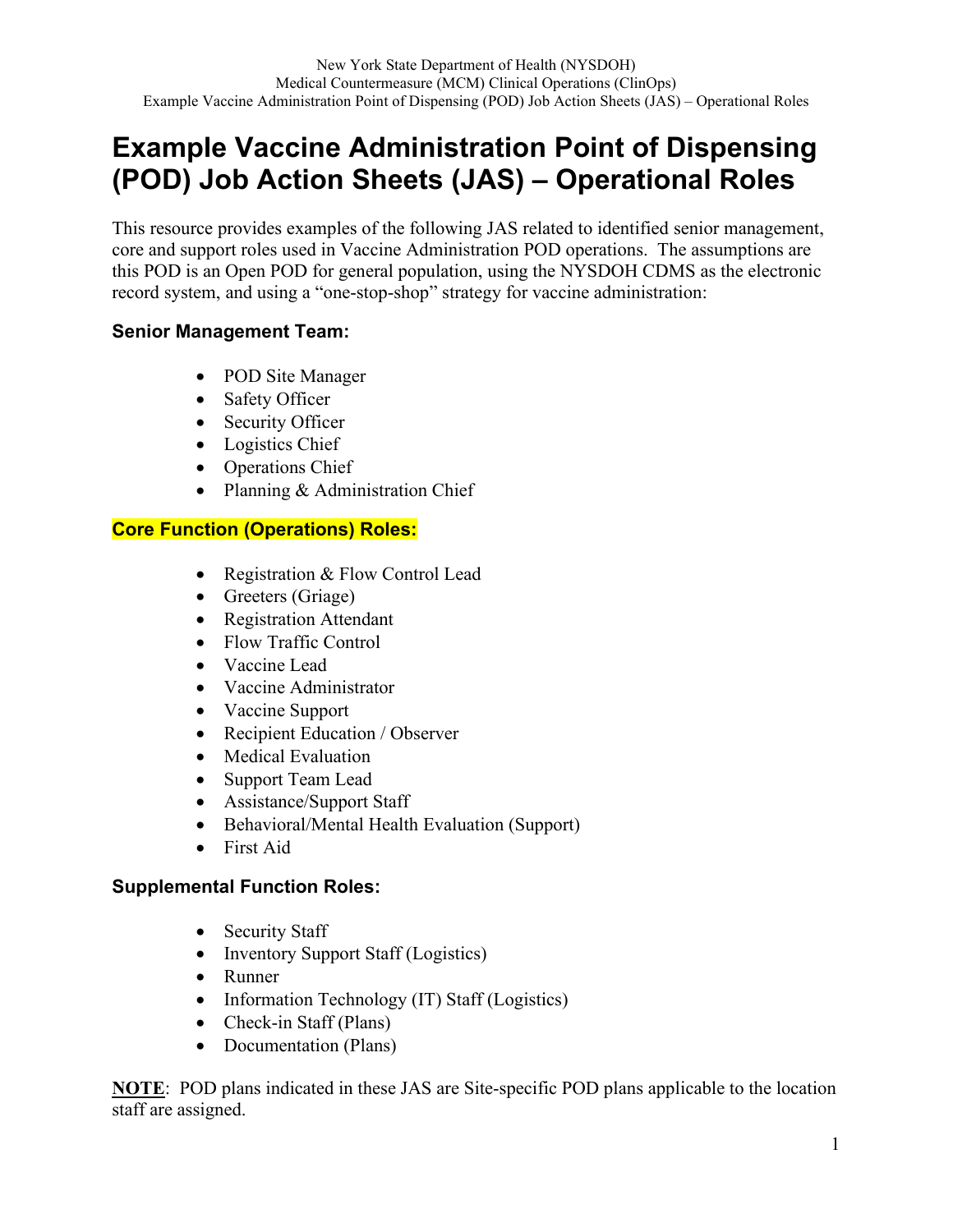| <b>ROLE</b>                                                   | <b>REGISTRATION &amp; FLOW CONTROL LEAD (Operations)</b>                                                                                                                                                                                                                                                                                                                                                                                                                                                                                          |  |
|---------------------------------------------------------------|---------------------------------------------------------------------------------------------------------------------------------------------------------------------------------------------------------------------------------------------------------------------------------------------------------------------------------------------------------------------------------------------------------------------------------------------------------------------------------------------------------------------------------------------------|--|
| <b>REPORT TO</b>                                              | Operations Chief                                                                                                                                                                                                                                                                                                                                                                                                                                                                                                                                  |  |
| <b>SUPERVISE</b>                                              | Greeters (Griage), Registration Attendants and Flow Control staff                                                                                                                                                                                                                                                                                                                                                                                                                                                                                 |  |
| <b>JOB DESCRIPTION</b>                                        | Coordinate overall flow of public through the POD site, working with Operations Chief to<br>ensure bottlenecks are addressed and overall flow is efficient through stations.                                                                                                                                                                                                                                                                                                                                                                      |  |
| <b>PREFERRED</b><br><b>SKILLS OR</b><br><b>QUALIFICATIONS</b> | Knowledge of incident command system (ICS) and POD operations<br>$\Box$<br>Understanding of public interaction and mass gathering flow control<br>$\Box$<br>Good verbal communication skills<br>$\Box$<br>Established coordination skills and demonstrated ability to problem solve operations<br>$\Box$<br>Understanding of NYSDOH CDMS On-line public registration site<br>$\Box$<br>Minimum training: ICS 100, 200<br>$\Box$                                                                                                                   |  |
| <b>BEGINNING OF</b><br><b>SHIFT DUTIES</b>                    | Sign-In with Check-In/Out upon arrival (or at the beginning of POD assignment each<br>❏<br>day), obtain POD ID vest and other assigned equipment and PPE (radio, etc.)<br>Read the Role-specific Job Action Sheet (JAS) and review POD Plan as needed<br>$\Box$<br>$\Box$ Obtain briefing from Operations Chief on operational period goals and strategies<br>Brief and provide Just-in-Time Training (JITT) and JAS to all Greeters, Registration<br>$\Box$<br>and Flow control staff on POD layout and flow and protocols specific to each role |  |
| <b>JOB DUTIES</b>                                             | Monitor entry of POD site and greeters to ensure proper routing of public based on<br>❏<br>initial griage protocols<br>Monitor Registration Kiosk and ensure appropriate number of stations are available,<br>$\Box$<br>quality check cleaning between each recipient is performed adequately and Registration<br>attendants have adequate quantity of cleaning supplies<br>Monitor overall flow of POD working with Flow controllers and Operations chief to<br>❏<br>streamline POD flow and increase efficiency                                 |  |
| <b>END OF SHIFT</b><br><b>DUTIES</b>                          | $\Box$ Brief incoming relief<br>$\Box$ Verify return schedule as needed.<br>$\Box$ Return ID Vest and equipment and sign out from Check In/Out station.<br>$\Box$<br>Complete ICS 214 team and all major activities.                                                                                                                                                                                                                                                                                                                              |  |
| <b>DEMOBILIZATION</b><br><b>DUTIES</b>                        | $\Box$ Participate in team debriefing<br>Identify issues and participate in After Action Report (AAR)<br>$\Box$<br>Notifies Operations Chief of arrival and home station of individual and team<br>❏                                                                                                                                                                                                                                                                                                                                              |  |
| <b>DOCUMENTS TO</b><br><b>REVIEW</b>                          | POD Plan<br>$\Box$<br>JAS for all staff types<br>$\Box$<br>$\Box$ ICS214                                                                                                                                                                                                                                                                                                                                                                                                                                                                          |  |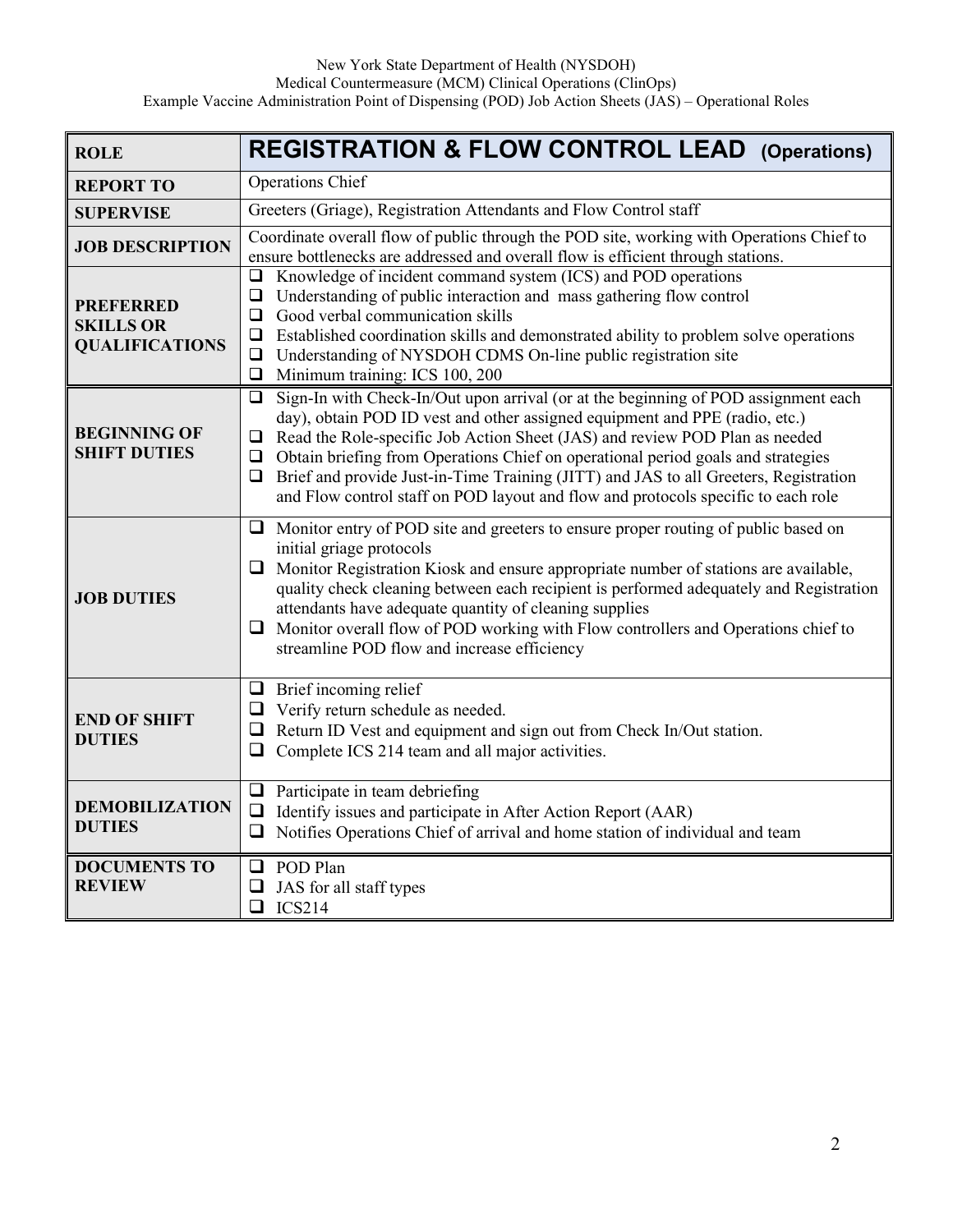| <b>ROLE</b>                                                   | <b>GREETERS</b><br>(Operations)                                                                                                                                                                                                                                                                                                                                                                                                                      |  |
|---------------------------------------------------------------|------------------------------------------------------------------------------------------------------------------------------------------------------------------------------------------------------------------------------------------------------------------------------------------------------------------------------------------------------------------------------------------------------------------------------------------------------|--|
| <b>REPORT TO</b>                                              | Registration and Flow Control Lead                                                                                                                                                                                                                                                                                                                                                                                                                   |  |
| <b>SUPERVISE</b>                                              | <b>NA</b>                                                                                                                                                                                                                                                                                                                                                                                                                                            |  |
| <b>JOB DESCRIPTION</b>                                        | Provide initial greeting of public entering the POD, and provide recipients with initial<br>actions and directions to stations within POD based on griage questions/protocol.                                                                                                                                                                                                                                                                        |  |
| <b>PREFERRED</b><br><b>SKILLS OR</b><br><b>QUALIFICATIONS</b> | Basic knowledge of incident command system (ICS) and POD Operations<br>⊔<br>Clear verbal communication skills<br>$\Box$<br>Excellent public interaction skills<br>⊔<br>Minimum training: ICS 100<br>$\Box$                                                                                                                                                                                                                                           |  |
| <b>BEGINNING OF</b><br><b>SHIFT DUTIES</b>                    | $\Box$ Sign-In with Check-In/Out upon arrival (or at the beginning of POD assignment each<br>day), obtain POD ID vest and other assigned equipment and PPE (radio, etc.)<br>$\Box$ Read the Role-specific Job Action Sheet (JAS)<br>$\Box$ Obtain briefing and Just-in-Time Training (JITT) from Registration & Flow Control<br>Lead on operational period goals and strategies                                                                      |  |
| <b>JOB DUTIES</b>                                             | $\Box$ Welcome recipients to POD at entrance<br>$\Box$ Direct recipients appropriately based on the following (See Greeter Job Aid):<br>Temperature Check<br>COVID-19 Screening Questions<br>$\bullet$<br>Help/Support<br>On-line Registration<br>$\Box$ Request all public to wear an appropriate mask and instruct on tips for social distancing<br>in the POD<br>$\Box$ Provide mask to any individual who did not arrive at POD with one already |  |
| <b>END OF SHIFT</b><br><b>DUTIES</b>                          | Inform Registration & Control Lead of any consistent issues or problems during<br>⊔<br>operation period<br>$\Box$ Verify return schedule as needed.<br>$\Box$ Return ID Vest and equipment and sign out from Check In/Out station.                                                                                                                                                                                                                   |  |
| <b>DEMOBILIZATION</b><br><b>DUTIES</b>                        | Participate in team debriefing<br>$\Box$<br>Notifies Registration & Flow Control Lead of arrival at home station<br>❏                                                                                                                                                                                                                                                                                                                                |  |
| <b>DOCUMENTS TO</b><br><b>REVIEW</b>                          | Greeter JAS<br>❏<br>Greeter Screening Questions Job Aid<br>❏<br>Thermometer Use Job Aid<br>❏                                                                                                                                                                                                                                                                                                                                                         |  |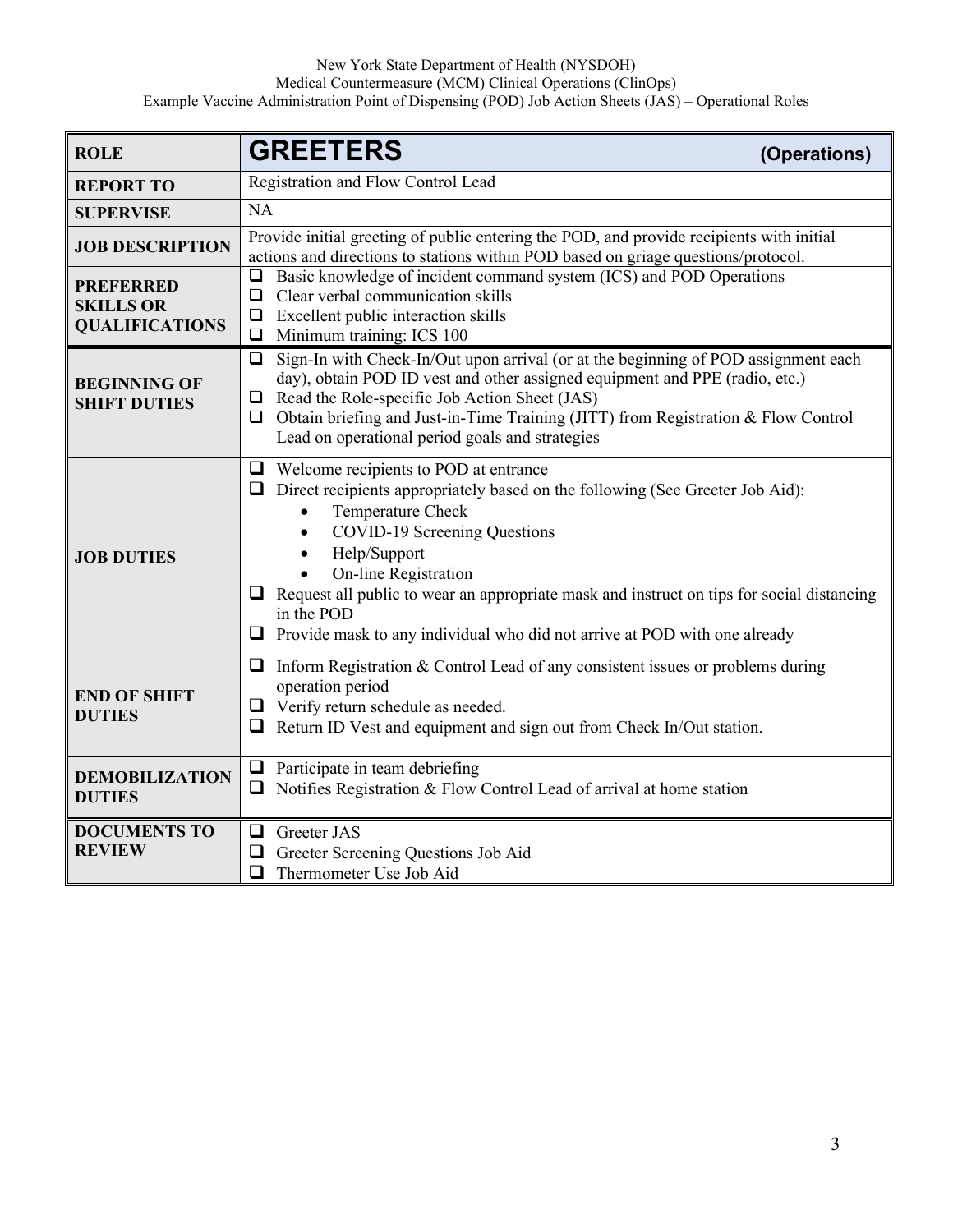| <b>ROLE</b>                                                   | <b>REGISTRATION ATTENDANTS</b><br>(Operations)                                                                                                                                                                                                                                                                                                                                                                                                                                                                                                                                                                               |  |
|---------------------------------------------------------------|------------------------------------------------------------------------------------------------------------------------------------------------------------------------------------------------------------------------------------------------------------------------------------------------------------------------------------------------------------------------------------------------------------------------------------------------------------------------------------------------------------------------------------------------------------------------------------------------------------------------------|--|
| <b>REPORT TO</b>                                              | Registration and Flow Control Lead                                                                                                                                                                                                                                                                                                                                                                                                                                                                                                                                                                                           |  |
| <b>SUPERVISE</b>                                              | <b>NA</b>                                                                                                                                                                                                                                                                                                                                                                                                                                                                                                                                                                                                                    |  |
| <b>JOB DESCRIPTION</b>                                        | Provide initial greeting of public entering the POD, and provide recipients with initial<br>actions and directions to stations within POD based on griage questions/protocol.                                                                                                                                                                                                                                                                                                                                                                                                                                                |  |
| <b>PREFERRED</b><br><b>SKILLS OR</b><br><b>QUALIFICATIONS</b> | Basic knowledge of incident command system (ICS) and POD Operations<br>$\Box$<br>Clear verbal communication skills<br>❏<br>Excellent public interaction skills<br>$\Box$<br>Comprehensive knowledge of CDMS Public Registration site<br>$\Box$<br>Basic knowledge of computer/tablet use and troubleshooting<br>$\Box$<br>Minimum training: ICS 100<br>$\Box$                                                                                                                                                                                                                                                                |  |
| <b>BEGINNING OF</b><br><b>SHIFT DUTIES</b>                    | Sign-In with Check-In/Out upon arrival (or at the beginning of POD assignment each<br>$\Box$<br>day), obtain POD ID vest and other assigned equipment and PPE (radio, etc.)<br>Read the Role-specific Job Action Sheet (JAS) and other job aids<br>⊔<br>Obtain briefing and Just-in-Time Training (JITT) from Registration & Flow Control<br>$\Box$<br>Lead on operational period goals and strategies                                                                                                                                                                                                                       |  |
| <b>JOB DUTIES</b>                                             | Direct recipients who had not registered before arriving to POD to workstation with<br>⊔<br>computer or tablet<br>Direct recipients to choose appropriate POD site and complete demographic and<br>screening questions to the on-line CDMS portal<br>https://apps.health.ny.gov/doh2/applinks/cdmspr/2/counties<br>Assist Recipient as needed in completing registration ensuring to maintain social<br>⊔<br>distance<br>After Recipient finishes:<br>$\Box$<br>Direct Recipient to Vaccine Stations<br>Clean surface of computer/tablet with appropriate disinfectants<br>$\bullet$<br>Reset computer/tablet to CDMS portal |  |
| <b>END OF SHIFT</b><br><b>DUTIES</b>                          | Inform Registration & Control Lead of any consistent issues or problems during<br>⊔<br>operation period<br>$\Box$ Verify return schedule as needed.<br>Return ID Vest and equipment and sign out from Check In/Out station.                                                                                                                                                                                                                                                                                                                                                                                                  |  |
| <b>DEMOBILIZATION</b><br><b>DUTIES</b>                        | Participate in team debriefing<br>Notifies Registration & Flow Control Lead of arrival at home station<br>⊔                                                                                                                                                                                                                                                                                                                                                                                                                                                                                                                  |  |
| <b>DOCUMENTS TO</b><br><b>REVIEW</b>                          | <b>Registration Attendant JAS</b><br>ப<br>CDMS Job aid for on-line registration                                                                                                                                                                                                                                                                                                                                                                                                                                                                                                                                              |  |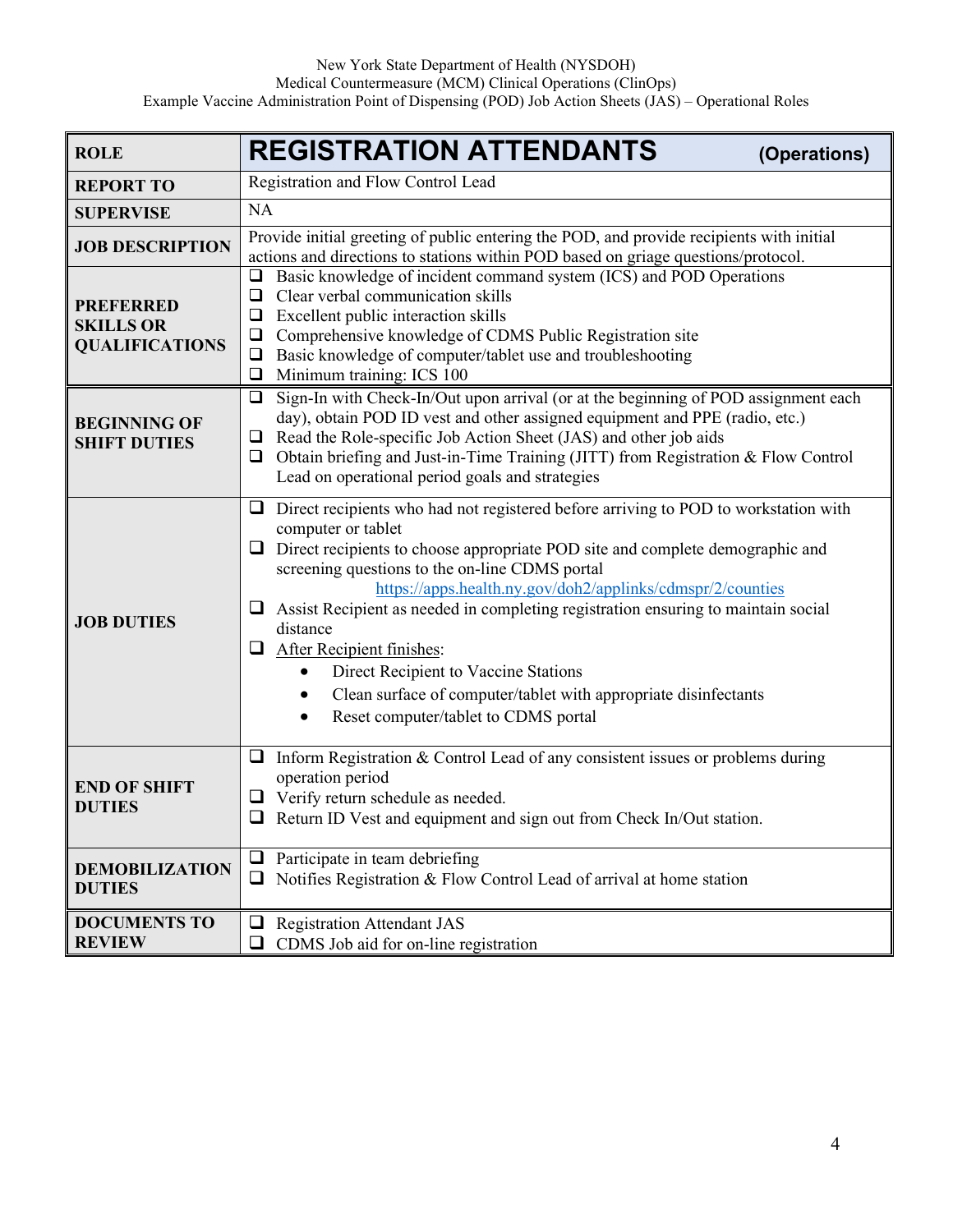| <b>ROLE</b>                                                   | <b>FLOW CONTROLLERS</b><br>(Operations)                                                                                                                                                                                                                                                                                                                                                                                                                                                      |  |
|---------------------------------------------------------------|----------------------------------------------------------------------------------------------------------------------------------------------------------------------------------------------------------------------------------------------------------------------------------------------------------------------------------------------------------------------------------------------------------------------------------------------------------------------------------------------|--|
| <b>REPORT TO</b>                                              | Registration and Flow Control Lead                                                                                                                                                                                                                                                                                                                                                                                                                                                           |  |
| <b>SUPERVISE</b>                                              | NA                                                                                                                                                                                                                                                                                                                                                                                                                                                                                           |  |
| <b>JOB DESCRIPTION</b>                                        | Help recipients through the POD directing as needed to appropriate stations, ensuring<br>recipients go to stations which are open and not busy, and maintain social distancing                                                                                                                                                                                                                                                                                                               |  |
| <b>PREFERRED</b><br><b>SKILLS OR</b><br><b>QUALIFICATIONS</b> | $\Box$ Basic knowledge of incident command system (ICS) and POD Operations<br>Clear verbal communication skills<br>$\Box$<br>$\Box$ Excellent public interaction skills<br>$\Box$ Minimum training: ICS 100                                                                                                                                                                                                                                                                                  |  |
| <b>BEGINNING OF</b><br><b>SHIFT DUTIES</b>                    | Sign-In with Check-In/Out upon arrival (or at the beginning of POD assignment each<br>$\Box$<br>day), obtain POD ID vest and other assigned equipment and PPE (radio, etc.)<br>Read the Role-specific Job Action Sheet (JAS) and other job aids<br>⊔<br>$\Box$ Obtain briefing and Just-in-Time Training (JITT) from Registration & Flow Control<br>Lead on operational period goals and strategies                                                                                          |  |
| <b>JOB DUTIES</b>                                             | $\Box$ Direct recipients as needed to appropriate station based on assigned position in POD<br>layout<br>$\Box$ Help Registration and Flow Control Lead identify ways to improve overall throughput<br>and prevent bottle necks<br>$\Box$ Identify issues and notify other staff as needed:<br>Security or safety issues to Safety Officer and Security Team<br>Re-ask if recipient may need help getting through POD if obvious difficulties,<br>$\bullet$<br>notify Support team if needed |  |
| <b>END OF SHIFT</b><br><b>DUTIES</b>                          | Inform Registration & Control Lead of any consistent issues or problems during<br>❏<br>operation period<br>$\Box$ Verify return schedule as needed.<br>Return ID Vest and equipment and sign out from Check In/Out station.                                                                                                                                                                                                                                                                  |  |
| <b>DEMOBILIZATION</b><br><b>DUTIES</b>                        | $\Box$ Participate in team debriefing<br>Notifies Registration & Flow Control Lead of arrival at home station<br>$\Box$                                                                                                                                                                                                                                                                                                                                                                      |  |
| <b>DOCUMENTS TO</b><br><b>REVIEW</b>                          | Flow Control JAS<br>⊔<br><b>POD Layout Diagrams/Graphics</b>                                                                                                                                                                                                                                                                                                                                                                                                                                 |  |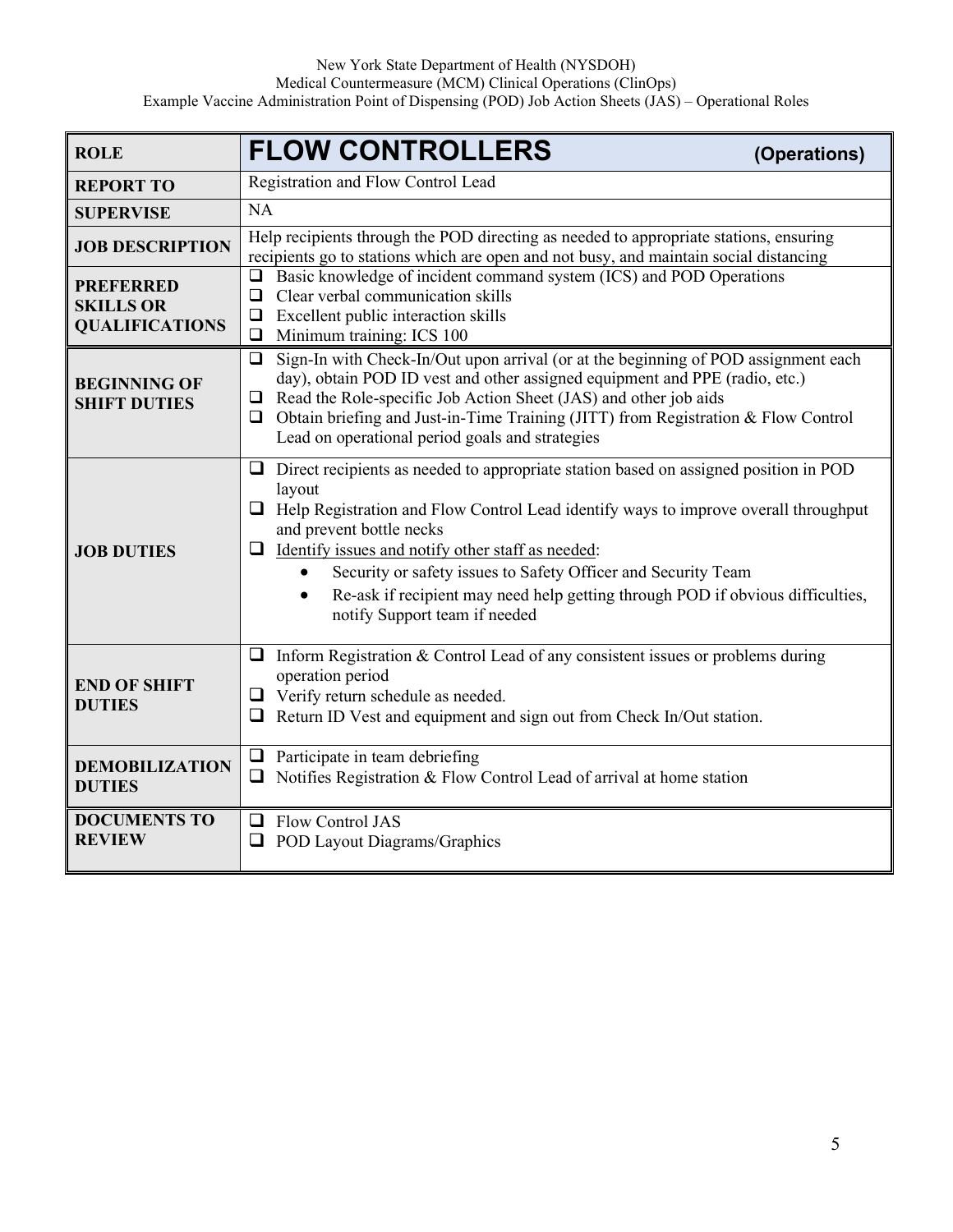| <b>ROLE</b>                                                   | <b>VACCINE LEAD</b><br>(Operations)                                                                                                                                                                                                                                                                                                                                                                                                                                                                                                                                                    |  |
|---------------------------------------------------------------|----------------------------------------------------------------------------------------------------------------------------------------------------------------------------------------------------------------------------------------------------------------------------------------------------------------------------------------------------------------------------------------------------------------------------------------------------------------------------------------------------------------------------------------------------------------------------------------|--|
| <b>REPORT TO</b>                                              | <b>Operations Chief</b>                                                                                                                                                                                                                                                                                                                                                                                                                                                                                                                                                                |  |
| <b>SUPERVISE</b>                                              | Vaccine Administrators, Vaccine Support Staff and coordinates with Medical Evaluation<br>Staff                                                                                                                                                                                                                                                                                                                                                                                                                                                                                         |  |
| <b>JOB DESCRIPTION</b>                                        | Coordinate overall clinical aspects of vaccine administration to recipients, ensuring quality<br>control of vaccine administration as well as proper storage and handling of vaccines, sharps<br>and PPE use.                                                                                                                                                                                                                                                                                                                                                                          |  |
| <b>PREFERRED</b><br><b>SKILLS OR</b><br><b>QUALIFICATIONS</b> | Knowledge of incident command system (ICS) and POD operations<br>⊔<br>Comprehensive knowledge of vaccine administration, storage and handling and clinical<br>❏<br>operations at an emergency operation site.<br>License/certification in medical field: MD/DO, NP, PA or RN<br>❏<br>$\Box$ Good verbal communication skills<br>Good understanding of NYSDOH CDMS use in POD Operations<br>$\Box$<br>Minimum training: ICS 100, 200<br>$\Box$                                                                                                                                          |  |
| <b>BEGINNING OF</b><br><b>SHIFT DUTIES</b>                    | Sign-In with Check-In/Out upon arrival (or at the beginning of POD assignment each<br>❏<br>day), obtain POD ID vest and other assigned equipment and PPE (radio, etc.)<br>Read the Role-specific Job Action Sheet (JAS) and review SSPOD Plan as needed<br>$\Box$<br>Obtain briefing from Operations Chief on operational period goals and strategies<br>$\Box$<br>Brief and provide Just-in-Time Training (JITT) and JAS to all Vaccine Administrators,<br>❏<br>Vaccine Support Staff, and Medical Evaluation Staff emphasizing critical clinical<br>guidance appropriate for vaccine |  |
| <b>JOB DUTIES</b>                                             | $\Box$ Monitor vaccine stations for:<br>Proper administration techniques of vaccine<br>Proper use of PPE<br>Proper storage and handling of vaccine<br>$\Box$ Monitor CDMS for proper reporting and documentation of recipients and vaccines<br>Assist staff in any on-the-spot improvement training on any aspects of vaccine<br>⊔<br>administration<br>$\Box$ Identify and mitigate with Operations chief any throughput or bottleneck issues in the<br>vaccine station area                                                                                                          |  |
| <b>END OF SHIFT</b><br><b>DUTIES</b>                          | Brief incoming relief<br>⊔<br>Reviews and updates Vaccine FAQ sheet as needed.<br>$\Box$<br>Verify return schedule as needed.<br>⊔<br>Return ID Vest and equipment and sign out from Check In/Out station.<br>$\Box$<br>Complete ICS 214 team and all major activities.                                                                                                                                                                                                                                                                                                                |  |
| <b>DEMOBILIZATION</b><br><b>DUTIES</b>                        | Participate in team debriefing<br>⊔<br>Identify issues and participate in After Action Report (AAR)<br>⊔<br>Notifies Operations Chief of arrival and home station of individual and team<br>⊔                                                                                                                                                                                                                                                                                                                                                                                          |  |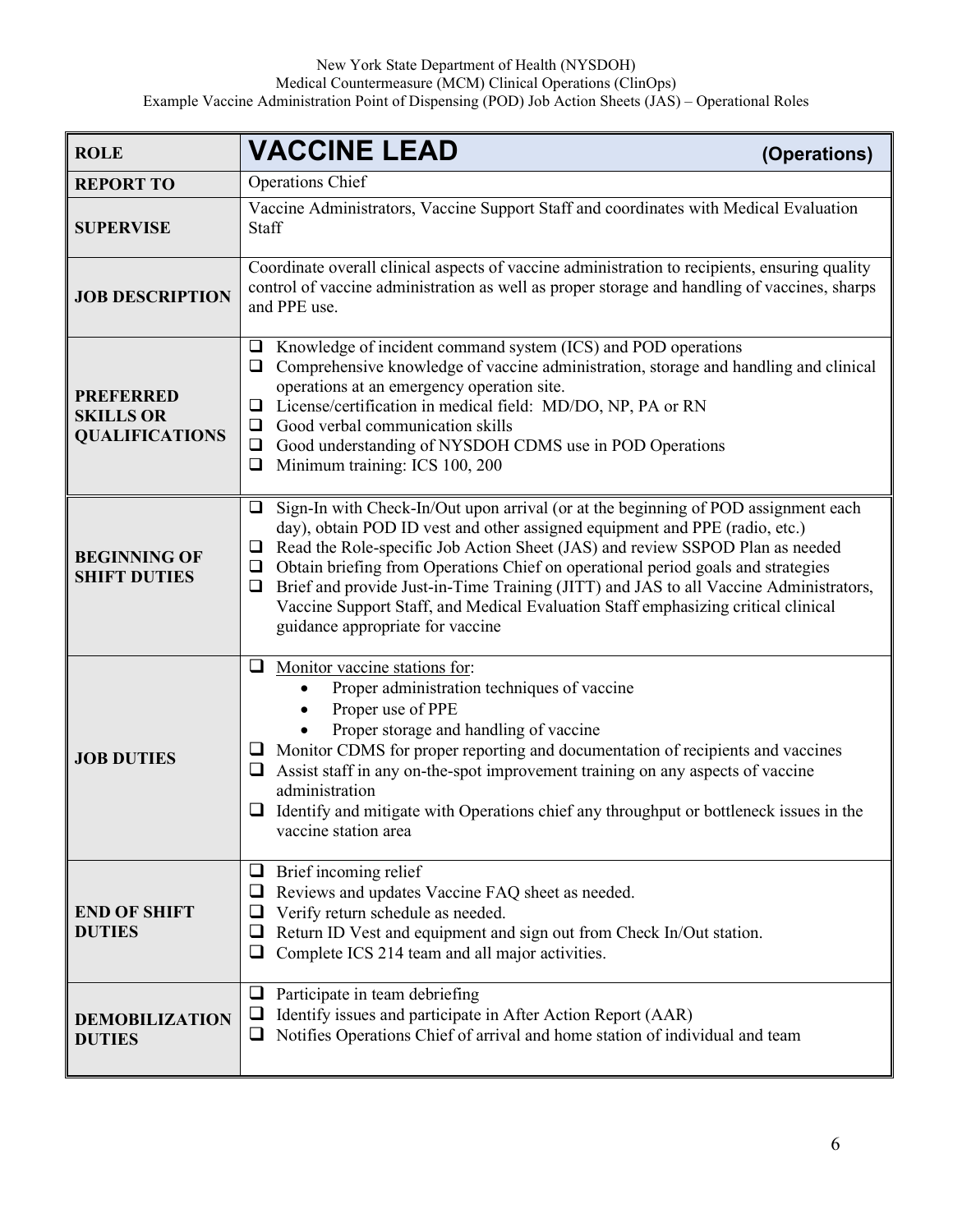| <b>DOCUMENTS TO</b> | $\Box$ POD Plan                                                                            |
|---------------------|--------------------------------------------------------------------------------------------|
| <b>REVIEW</b>       | $\Box$ JAS for all staff types                                                             |
|                     | $\Box$ Vaccine FAQs Sheet                                                                  |
|                     | $\Box$ Current NYSDOH and CDC clinical guidance or job aids, including but not limited to: |
|                     | $\Box$ Vaccine Information Sheet (VIS)                                                     |
|                     | □ CDC Storage and Handling Tool Kit                                                        |
|                     | https://www.cdc.gov/vaccines/hcp/admin/storage/toolkit/index.html                          |
|                     | ICS214                                                                                     |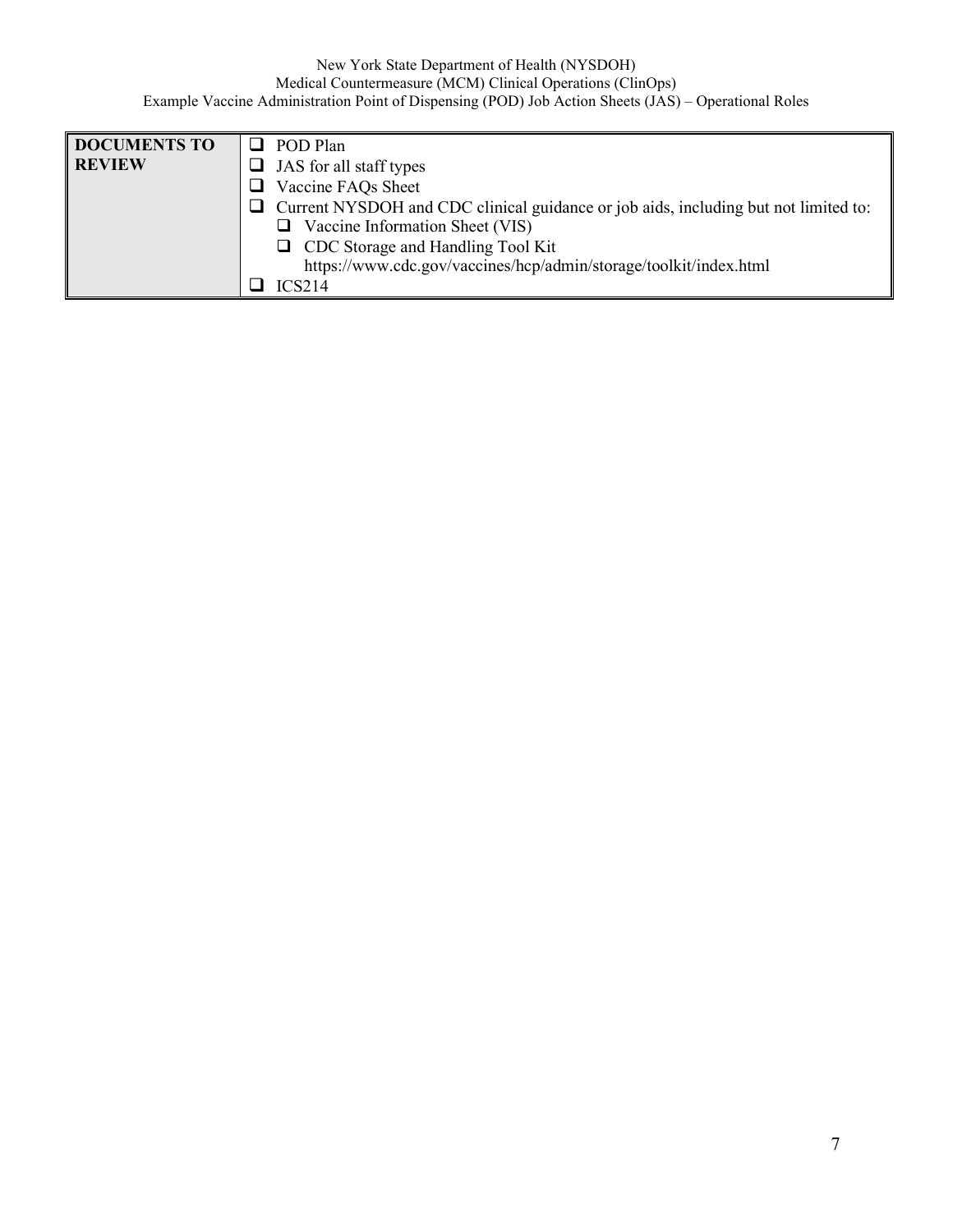| <b>ROLE</b>                                                   | <b>VACCINE ADMINISTRATORS</b><br>(Operations)                                                                                                                                                                                                                                                                                                                                                                                                                                                                                                                                                                                                                                                                                                                                 |  |
|---------------------------------------------------------------|-------------------------------------------------------------------------------------------------------------------------------------------------------------------------------------------------------------------------------------------------------------------------------------------------------------------------------------------------------------------------------------------------------------------------------------------------------------------------------------------------------------------------------------------------------------------------------------------------------------------------------------------------------------------------------------------------------------------------------------------------------------------------------|--|
| <b>REPORT TO</b>                                              | Vaccine Lead                                                                                                                                                                                                                                                                                                                                                                                                                                                                                                                                                                                                                                                                                                                                                                  |  |
| <b>SUPERVISE</b>                                              | <b>NA</b>                                                                                                                                                                                                                                                                                                                                                                                                                                                                                                                                                                                                                                                                                                                                                                     |  |
| <b>JOB DESCRIPTION</b>                                        | Prepare and administer vaccines in accordance with current NYSDOH guidance and<br>recommendations.                                                                                                                                                                                                                                                                                                                                                                                                                                                                                                                                                                                                                                                                            |  |
| <b>PREFERRED</b><br><b>SKILLS OR</b><br><b>QUALIFICATIONS</b> | Basic knowledge of incident command system (ICS) and POD Operations<br>$\Box$<br>Clear verbal communication skills<br>$\Box$<br>Excellent public interaction skills<br>$\Box$<br>Knowledge of vaccine administration, storage and handling and clinical operations at an<br>⊔<br>emergency operation site.<br>License/certification in field which can administer vaccines: MD/DO, NP, PA or RN<br>□<br>Basic understanding of NYSDOH CDMS use in POD Operations<br>❏<br>Minimum training: ICS 100<br>❏                                                                                                                                                                                                                                                                       |  |
| <b>BEGINNING OF</b><br><b>SHIFT DUTIES</b>                    | Sign-In with Check-In/Out upon arrival (or at the beginning of POD assignment each<br>$\Box$<br>day), obtain POD ID vest and other assigned equipment and PPE (radio, etc.)<br>Read the Role-specific Job Action Sheet (JAS) and other job aids<br>⊔<br>Obtain briefing and Just-in-Time Training (JITT) from Vaccine Lead on operational<br>□<br>period goals and strategies                                                                                                                                                                                                                                                                                                                                                                                                 |  |
| <b>JOB DUTIES</b>                                             | Review Screening questions with recipients to ensure no changes have occurred since<br>⊔<br>registration<br>Direct patients who meet criteria to medical evaluation station for more detailed<br>⊔<br>screening and assessment<br>Draw vaccine in accordance to manufacturer/NYSDOH guidance<br>⊔<br>Administer vaccination using proper technique, PPE<br>$\Box$<br>$\Box$ Dispose of syringe/needle appropriate with sharps protocols<br>Advise recipient of critical adverse reaction information<br>❏<br>Directs Recipient to Recipient Education station<br>⊔<br>Review CDMS record completed by Vaccine Support assistant before submission<br>❏<br>Change PPE and clean station as needed based on current infection control protocols<br>$\Box$<br>between recipients |  |
| <b>END OF SHIFT</b><br><b>DUTIES</b>                          | Inform Vaccine Lead of any consistent issues or problems during operation period<br>$\Box$<br>Verify return schedule as needed.<br>Return ID Vest and equipment and sign out from Check In/Out station.                                                                                                                                                                                                                                                                                                                                                                                                                                                                                                                                                                       |  |
| <b>DEMOBILIZATION</b><br><b>DUTIES</b>                        | Participate in team debriefing<br>$\Box$<br>Notifies Vaccine Lead of arrival at home station<br>ப                                                                                                                                                                                                                                                                                                                                                                                                                                                                                                                                                                                                                                                                             |  |
| <b>DOCUMENTS TO</b><br><b>REVIEW</b>                          | Vaccine Administrator JAS<br>ப<br>CDMS Job aids for Point of Care operations<br>$\Box$<br>Current NYSDOH and CDC clinical guidance or job aids, including but not limited to:<br>⊔<br>Vaccine Information Sheet (VIS)<br>□ CDC Storage and Handling Tool Kit<br>https://www.cdc.gov/vaccines/hcp/admin/storage/toolkit/index.html                                                                                                                                                                                                                                                                                                                                                                                                                                             |  |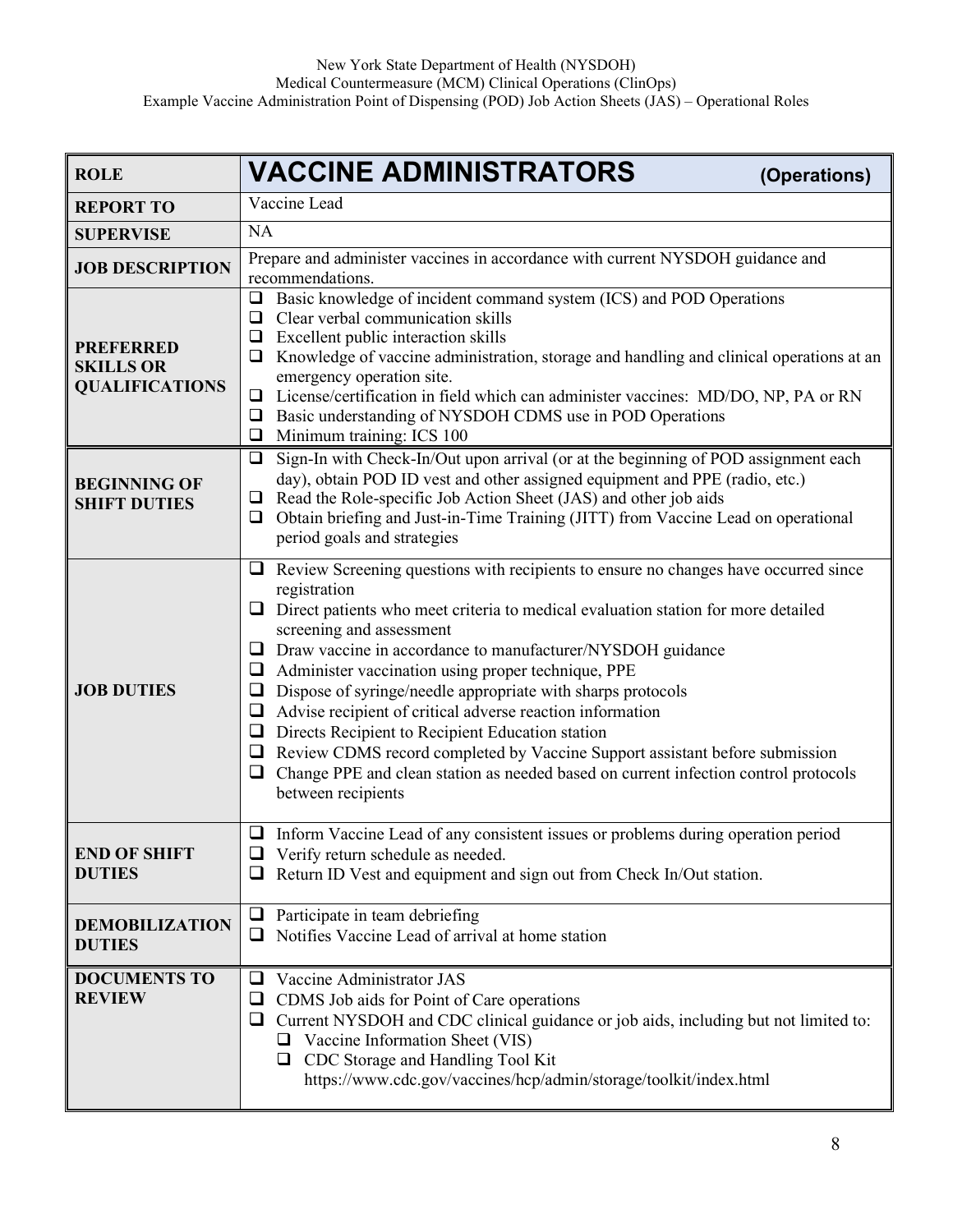| <b>ROLE</b>                                                   | <b>VACCINE SUPPORT STAFF</b><br>(Operations)                                                                                                                                                                                                                                                                                                                                                                                                                                                                                                                                                                                                                                                         |  |
|---------------------------------------------------------------|------------------------------------------------------------------------------------------------------------------------------------------------------------------------------------------------------------------------------------------------------------------------------------------------------------------------------------------------------------------------------------------------------------------------------------------------------------------------------------------------------------------------------------------------------------------------------------------------------------------------------------------------------------------------------------------------------|--|
| <b>REPORT TO</b>                                              | Vaccine Lead                                                                                                                                                                                                                                                                                                                                                                                                                                                                                                                                                                                                                                                                                         |  |
| <b>SUPERVISE</b>                                              | NA                                                                                                                                                                                                                                                                                                                                                                                                                                                                                                                                                                                                                                                                                                   |  |
| <b>JOB DESCRIPTION</b>                                        | Provide assistance to Vaccine Administrators, helping ensure proper vaccine storage and<br>handling and documenting all administered vaccines in the NYSDOH CDMS application<br>with Vaccine Administrators review and approval.                                                                                                                                                                                                                                                                                                                                                                                                                                                                     |  |
| <b>PREFERRED</b><br><b>SKILLS OR</b><br><b>QUALIFICATIONS</b> | Basic knowledge of incident command system (ICS) and POD Operations<br>$\Box$<br>Clear verbal communication skills<br>❏<br>Good public interaction skills<br>$\Box$<br>Access to the NYSDOH HCS and CDMS application<br>⊔<br>Comprehensive knowledge of CDMS Point of Care operations<br>□<br>Basic knowledge of computer/tablet use and troubleshooting<br>□<br>Minimum training: ICS 100<br>$\Box$                                                                                                                                                                                                                                                                                                 |  |
| <b>BEGINNING OF</b><br><b>SHIFT DUTIES</b>                    | Sign-In with Check-In/Out upon arrival (or at the beginning of POD assignment each<br>$\Box$<br>day), obtain POD ID vest and other assigned equipment and PPE (radio, etc.)<br>Read the Role-specific Job Action Sheet (JAS) and other job aids<br>❏<br>Obtain briefing and Just-in-Time Training (JITT) from Vaccine Lead on operational<br>❏<br>period goals and strategies                                                                                                                                                                                                                                                                                                                        |  |
| <b>JOB DUTIES</b>                                             | Helps Vaccine Administrator as appropriate with any preparation of vaccines and<br>⊔<br>ancillary supplies<br>Ensures quantities of vaccines, ancillary supplies, PPE or cleaning supplies are re-<br>⊔<br>supplied by notifying Vaccine Lead or Logistics staff when needed<br>$\Box$ Completes all CDMS record data fields as directed by Vaccine Administrator<br>Allows Vaccine Administrator to review CDMS record before submission<br>❏<br>Trouble shoot any computer/tablet issues and notifies Vaccine Lead, Operations Chief<br>❏<br>or IT Support staff of any consistent issues<br>Maintains and fills in paper back-up records if CDMS application experiences<br>⊔<br>temporary outage |  |
| <b>END OF SHIFT</b><br><b>DUTIES</b>                          | Inform Vaccine Lead of any consistent issues or problems during operation period<br>⊔<br>Verify return schedule as needed.<br>⊔<br>Return ID Vest and equipment and sign out from Check In/Out station.                                                                                                                                                                                                                                                                                                                                                                                                                                                                                              |  |
| <b>DEMOBILIZATION</b><br><b>DUTIES</b>                        | Participate in team debriefing<br>❏<br>Notifies Vaccine Lead of arrival at home station<br>❏                                                                                                                                                                                                                                                                                                                                                                                                                                                                                                                                                                                                         |  |
| <b>DOCUMENTS TO</b><br><b>REVIEW</b>                          | Vaccine Support Staff JAS<br>ப<br>CDMS Job aids for Point of Care operations<br>❏                                                                                                                                                                                                                                                                                                                                                                                                                                                                                                                                                                                                                    |  |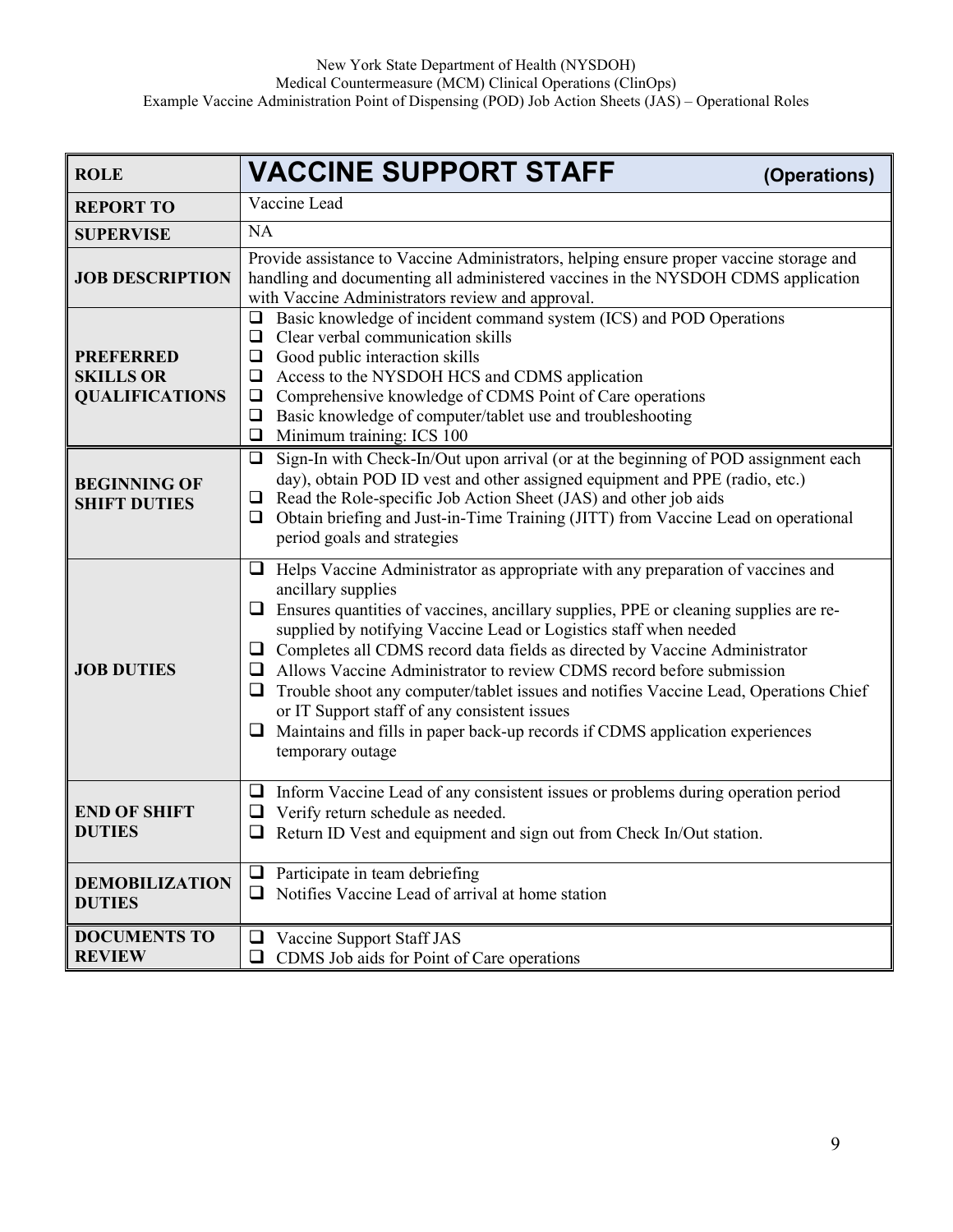| <b>ROLE</b>                                                   | <b>RECIPIENT EDUCATION / OBSERVER</b> (Operations)                                                                                                                                                                                                                                                                                                                                                                                                                                                                                                                                                                                                                                                                                                                                                                                                               |  |
|---------------------------------------------------------------|------------------------------------------------------------------------------------------------------------------------------------------------------------------------------------------------------------------------------------------------------------------------------------------------------------------------------------------------------------------------------------------------------------------------------------------------------------------------------------------------------------------------------------------------------------------------------------------------------------------------------------------------------------------------------------------------------------------------------------------------------------------------------------------------------------------------------------------------------------------|--|
| <b>REPORT TO</b>                                              | Vaccine Lead                                                                                                                                                                                                                                                                                                                                                                                                                                                                                                                                                                                                                                                                                                                                                                                                                                                     |  |
| <b>SUPERVISE</b>                                              | <b>NA</b>                                                                                                                                                                                                                                                                                                                                                                                                                                                                                                                                                                                                                                                                                                                                                                                                                                                        |  |
| <b>JOB DESCRIPTION</b>                                        | Ensures all recipients receive all necessary educational forms about the incident and<br>vaccine, answers basic questions about the vaccine and directs recipients to Medical<br>evaluation for complicated questions.                                                                                                                                                                                                                                                                                                                                                                                                                                                                                                                                                                                                                                           |  |
| <b>PREFERRED</b><br><b>SKILLS OR</b><br><b>QUALIFICATIONS</b> | Basic knowledge of incident command system (ICS) and POD Operations<br>$\Box$<br>Clear verbal communication skills<br>$\Box$<br>Excellent public interaction skills<br>$\Box$<br>Basic knowledge of Vaccine administration and common recipient questions<br>$\Box$<br>Minimum training: ICS 100<br>$\Box$                                                                                                                                                                                                                                                                                                                                                                                                                                                                                                                                                       |  |
| <b>BEGINNING OF</b><br><b>SHIFT DUTIES</b>                    | Sign-In with Check-In/Out upon arrival (or at the beginning of POD assignment each<br>$\Box$<br>day), obtain POD ID vest and other assigned equipment and PPE (radio, etc.)<br>Read the Role-specific Job Action Sheet (JAS) and other job aids<br>$\Box$<br>Obtain briefing and Just-in-Time Training (JITT) from Vaccine Lead on operational<br>❏<br>period goals and strategies                                                                                                                                                                                                                                                                                                                                                                                                                                                                               |  |
| <b>JOB DUTIES</b>                                             | $\Box$ Provides all recipients with required education forms before exiting the POD, including<br>but not limited to:<br>Vaccine Information Sheet (VIS)<br>Adverse Reactions Sheet and Contact Information<br>$\Box$ Answers simple questions based on FAQ sheet developed by Vaccine Lead and Medical<br><b>Evaluation Staff</b><br>$\Box$ Directs any questions not answered by FAQs to Medical Evaluation station for<br>information<br>$\Box$ Monitor all recipients in waiting area for untoward or adverse reaction(s) to injection<br>$\Box$ Assure recipients remain at waiting area for the 15 minutes or other recommendation<br>based on vaccination administered.<br>$\Box$ If no negative reactions are observed, direct recipients to exit.<br>If observe untoward reaction(s), radios to Medical Evaluation and/or First Aid as<br>u.<br>needed. |  |
| <b>END OF SHIFT</b><br><b>DUTIES</b>                          | $\Box$ Inform Vaccine Lead of any consistent issues or problems during operation period<br>Informs Vaccine lead and Medical Evaluation of any FAQs based on recipient questions<br>Verify return schedule as needed.<br>⊔<br>Return ID Vest and equipment and sign out from Check In/Out station.<br>⊔                                                                                                                                                                                                                                                                                                                                                                                                                                                                                                                                                           |  |
| <b>DEMOBILIZATION</b><br><b>DUTIES</b>                        | Participate in team debriefing<br>$\Box$<br>Notifies Vaccine Lead of arrival at home station<br>⊔                                                                                                                                                                                                                                                                                                                                                                                                                                                                                                                                                                                                                                                                                                                                                                |  |
| <b>DOCUMENTS TO</b><br><b>REVIEW</b>                          | <b>Recipient Education JAS</b><br>$\Box$<br>Vaccine FAQs Sheet<br>$\Box$                                                                                                                                                                                                                                                                                                                                                                                                                                                                                                                                                                                                                                                                                                                                                                                         |  |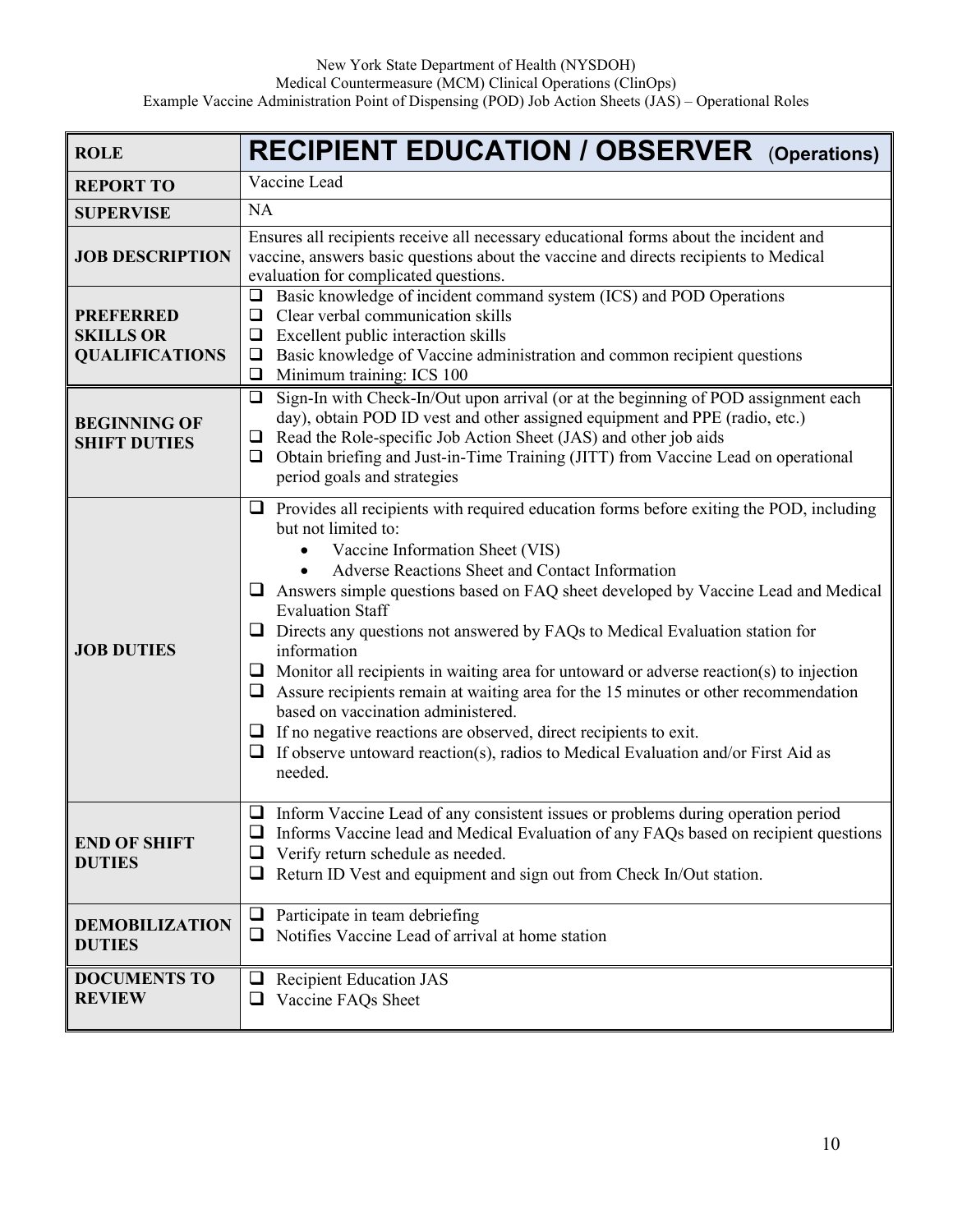| <b>ROLE</b>                                                   | <b>MEDICAL EVALUATION</b><br>(Operations)                                                                                                                                                                                                                                                                                                                                                                                                                                                                                                                             |  |
|---------------------------------------------------------------|-----------------------------------------------------------------------------------------------------------------------------------------------------------------------------------------------------------------------------------------------------------------------------------------------------------------------------------------------------------------------------------------------------------------------------------------------------------------------------------------------------------------------------------------------------------------------|--|
| <b>REPORT TO</b>                                              | Vaccine Lead                                                                                                                                                                                                                                                                                                                                                                                                                                                                                                                                                          |  |
| <b>SUPERVISE</b>                                              | <b>NA</b>                                                                                                                                                                                                                                                                                                                                                                                                                                                                                                                                                             |  |
| <b>JOB DESCRIPTION</b>                                        | Provides more detailed assessment and screening of recipients who "screen out" of the basic<br>clinical algorithm to receive the vaccine.                                                                                                                                                                                                                                                                                                                                                                                                                             |  |
| <b>PREFERRED</b><br><b>SKILLS OR</b><br><b>QUALIFICATIONS</b> | □ Comprehensive knowledge of vaccine administration, storage and handling and clinical<br>operations at an emergency operation site.<br>License/certification in medical field: MD/DO, NP, PA or RN<br>$\Box$<br>Good verbal communication skills<br>⊔<br>Minimum training: ICS 100<br>⊔                                                                                                                                                                                                                                                                              |  |
| <b>BEGINNING OF</b><br><b>SHIFT DUTIES</b>                    | Sign-In with Check-In/Out upon arrival (or at the beginning of POD assignment each<br>$\Box$<br>day), obtain POD ID vest and other assigned equipment and PPE (radio, etc.)<br>$\Box$ Read the Role-specific Job Action Sheet (JAS) and other job aids<br>$\Box$ Obtain briefing and Just-in-Time Training (JITT) from Vaccine Lead on operational<br>period goals and strategies                                                                                                                                                                                     |  |
| <b>JOB DUTIES</b>                                             | $\Box$ Reviews all screening questions with recipient<br>Determines if recipient should still be administered the vaccine based on best clinical<br>judgement<br>$YES \rightarrow Directs$ recipient back to Vaccine Administration or provides vaccine<br>$NO \rightarrow$ Directs recipient of follow-up steps (contacting Primary Care Physician,<br>$etc.$ )<br>$\Box$ Answers questions from recipients based on best clinical judgement if not part of FAQs<br>Assists Vaccine lead with quality control, improvement training and FAQ development<br>as needed |  |
| <b>END OF SHIFT</b><br><b>DUTIES</b>                          | $\Box$ Inform Vaccine Lead of any consistent issues or problems during operation period<br>Informs Vaccine lead of any FAQs based on recipient questions<br>$\Box$<br>Verify return schedule as needed.<br>❏<br>Return ID Vest and equipment and sign out from Check In/Out station.                                                                                                                                                                                                                                                                                  |  |
| <b>DEMOBILIZATION</b><br><b>DUTIES</b>                        | Participate in team debriefing<br>⊔<br>Notifies Vaccine Lead of arrival at home station<br>❏                                                                                                                                                                                                                                                                                                                                                                                                                                                                          |  |
| <b>DOCUMENTS TO</b><br><b>REVIEW</b>                          | <b>Medical Evaluation JAS</b><br>⊔<br>Vaccine FAQs Sheet<br>❏<br>Current NYSDOH and CDC clinical guidance or job aids, including but not limited to:<br>❏<br>Vaccine Information Sheet (VIS)<br>⊔<br>□ CDC Storage and Handling Tool Kit<br>https://www.cdc.gov/vaccines/hcp/admin/storage/toolkit/index.html                                                                                                                                                                                                                                                         |  |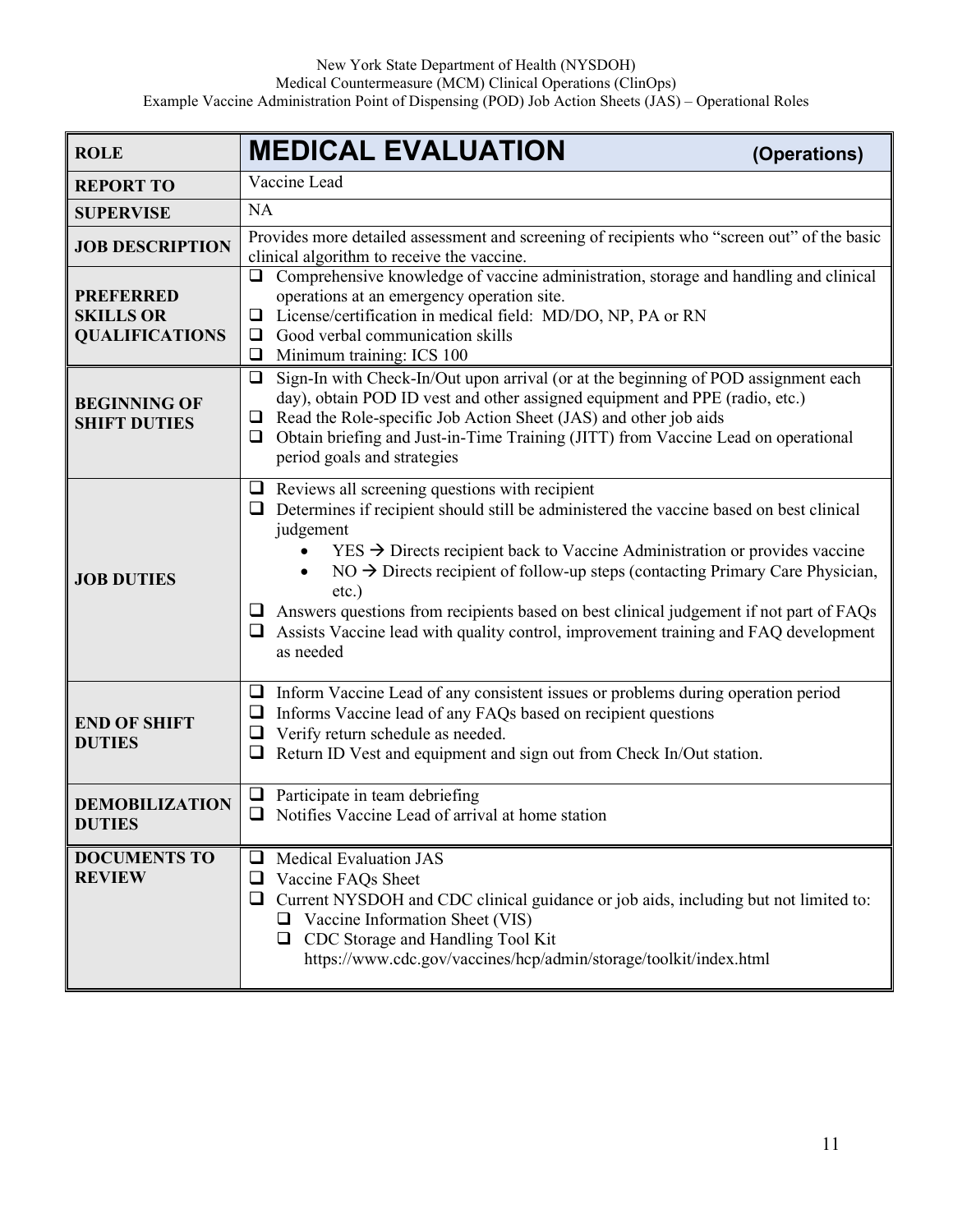| <b>ROLE</b>                                                   | <b>SUPPORT TEAM LEAD</b>                                                                                                                                                                                                                                                                                                                                                                                                                                                                                                                                                                                              | (Operations) |
|---------------------------------------------------------------|-----------------------------------------------------------------------------------------------------------------------------------------------------------------------------------------------------------------------------------------------------------------------------------------------------------------------------------------------------------------------------------------------------------------------------------------------------------------------------------------------------------------------------------------------------------------------------------------------------------------------|--------------|
| <b>REPORT TO</b>                                              | Operations Chief/Lead                                                                                                                                                                                                                                                                                                                                                                                                                                                                                                                                                                                                 |              |
| <b>SUPERVISE</b>                                              | AFN Support Staff, Behavioral/ Mental Health Staff, Observer/First Aid                                                                                                                                                                                                                                                                                                                                                                                                                                                                                                                                                |              |
| <b>JOB DESCRIPTION</b>                                        | Oversee Support Team and Waiting Area/First Aid activities, ensuring services are provided<br>to all recipients who request help with Access and Functional Needs, including but not<br>limited to visual or hearing conditions, physical conditions, language considerations, etc                                                                                                                                                                                                                                                                                                                                    |              |
| <b>PREFERRED</b><br><b>SKILLS OR</b><br><b>QUALIFICATIONS</b> | Knowledge of incident command system (ICS) and POD operations<br>$\Box$<br>Clear written and excellent verbal communication skills<br>$\Box$<br>Excellent public interaction skills<br>❏<br>Comprehensive knowledge of job aids which help in communication, including<br>⊔<br>language lines and infographics<br>Established leadership skills and demonstrated decision-making ability<br>□<br>Minimum training: ICS 100, 200 NIMS 700<br>$\Box$                                                                                                                                                                    |              |
| <b>BEGINNING OF</b><br><b>SHIFT DUTIES</b>                    | Sign-In with Check-In/Out upon arrival (or at the beginning of POD assignment each<br>⊔<br>day), obtain POD ID vest and other assigned equipment and PPE (radio, etc.)<br>Read the Role-specific Job Action Sheet (JAS) and other job aids<br>⊔<br>Obtain briefing and Just-in-Time Training (JITT) from Operations Chief on operational<br>u<br>period goals and strategies<br>Ensure briefings and Just-in-Time Trainings for Support Team members.<br>□<br>Ensure equipment supply needs for Support Team members.<br>❏                                                                                            |              |
| <b>JOB DUTIES</b>                                             | $\Box$ Oversee support for those recipients requiring additional services provided by Support<br>Team<br>$\Box$ Coordinates with Operations Chief and Vaccine lead to ensure recipients who request<br>help are administered vaccine as applicable to individual situation<br>Coordinate with Operations Chief referrals of individuals to for support with AFN or<br>⊔<br>Behavioral Health, as needed<br>Assist AFN staff with Language Line services coordination<br>⊔<br>Coordinate notification to Security Team of disruptive individuals, as needed<br>⊔<br>Report issues of problems to Operations Chief<br>❏ |              |
| <b>END OF SHIFT</b><br><b>DUTIES</b>                          | Inform Registration and Flow Control Lead of any consistent issues or problems during<br>⊔<br>operation period<br>Verify return schedule as needed.<br>Report any changes to protocol<br>Return ID Vest and equipment and sign out from Check In/Out station<br>❏                                                                                                                                                                                                                                                                                                                                                     |              |
| <b>DEMOBILIZATION</b><br><b>DUTIES</b>                        | Break down station if needed, participate in team debriefing<br>⊔<br>Identify issues and participate in After Action Report (AAR)<br>$\Box$<br>Notifies Operations Chief of arrival of self and team at home station<br>⊔                                                                                                                                                                                                                                                                                                                                                                                             |              |
| <b>DOCUMENTS TO</b><br><b>REVIEW</b>                          | Support Team Lead JAS<br>⊔<br>Vaccine FAQs Sheet<br>AFN Job Aids (Infographics)<br>Language Line protocols<br>⊔                                                                                                                                                                                                                                                                                                                                                                                                                                                                                                       |              |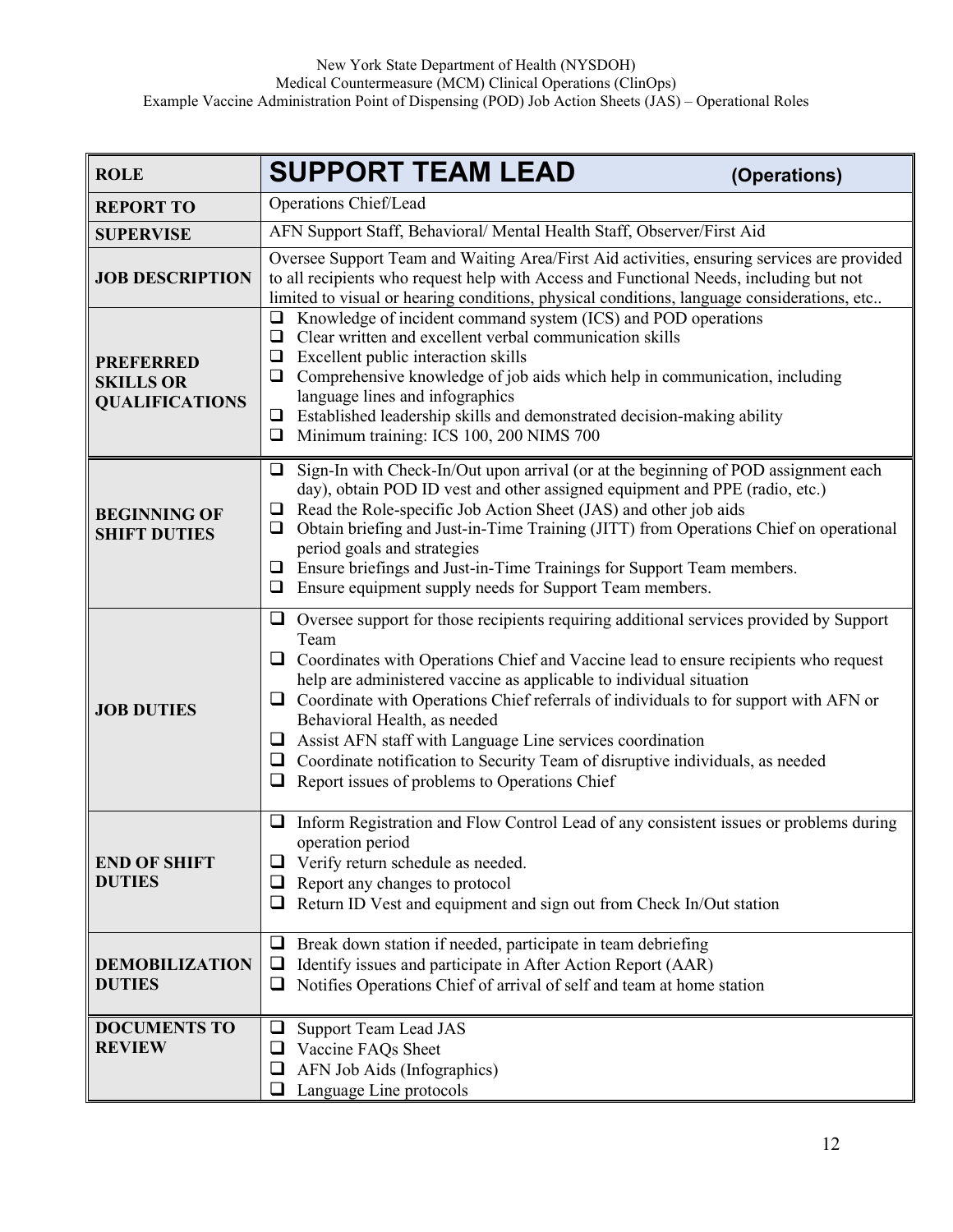| <b>ROLE</b>                                                   | <b>ASSISTANCE/SUPPORT STAFF</b><br>(Operations)                                                                                                                                                                                                                                                                                                                                   |  |
|---------------------------------------------------------------|-----------------------------------------------------------------------------------------------------------------------------------------------------------------------------------------------------------------------------------------------------------------------------------------------------------------------------------------------------------------------------------|--|
| <b>REPORT TO</b>                                              | Support Team Lead                                                                                                                                                                                                                                                                                                                                                                 |  |
| <b>SUPERVISE</b>                                              | <b>NA</b>                                                                                                                                                                                                                                                                                                                                                                         |  |
| <b>JOB DESCRIPTION</b>                                        | Supports recipient who request aid to receive vaccine at POD, includes helping those with<br>Access and Functional Needs, including but not limited to visual or hearing conditions,<br>physical conditions, language considerations, etc.                                                                                                                                        |  |
| <b>PREFERRED</b><br><b>SKILLS OR</b><br><b>QUALIFICATIONS</b> | $\Box$ Comprehensive knowledge, experience and skills working with individuals with AFN<br>$\Box$ Comprehensive knowledge of job aids which help in communication, including<br>language lines and infographics<br>$\Box$ Excellent verbal communication skills<br>$\Box$ Excellent public interaction skills<br>Minimum training: ICS 100<br>$\Box$                              |  |
| <b>BEGINNING OF</b><br><b>SHIFT DUTIES</b>                    | Sign-In with Check-In/Out upon arrival (or at the beginning of POD assignment each<br>❏<br>day), obtain POD ID vest and other assigned equipment and PPE (radio, etc.)<br>Read the Role-specific Job Action Sheet (JAS) and other job aids<br>❏<br>Obtain briefing and Just-in-Time Training (JITT) from Operations Chief on operational<br>$\Box$<br>period goals and strategies |  |
| <b>JOB DUTIES</b>                                             | $\Box$ Assists recipient with communicating and understanding all aspects of POD Operations<br>and recipient follow-up needs<br>$\Box$ Coordinates with Operations Chief and Vaccine lead to direct a Vaccine Administrator<br>to station to administer vaccination                                                                                                               |  |
| <b>END OF SHIFT</b><br><b>DUTIES</b>                          | $\Box$ Inform Operations Chief of any consistent issues or problems during operation period<br>Verify return schedule as needed.<br>❏<br>Return ID Vest and equipment and sign out from Check In/Out station.<br>❏                                                                                                                                                                |  |
| <b>DEMOBILIZATION</b><br><b>DUTIES</b>                        | Participate in team debriefing<br>$\Box$<br>Notifies Operations Chief of arrival at home station                                                                                                                                                                                                                                                                                  |  |
| <b>DOCUMENTS TO</b><br><b>REVIEW</b>                          | □ Support Staff JAS<br>Vaccine FAQs Sheet<br>AFN Job Aids (Infographics)<br>$\Box$<br>Language Line protocols<br>❏                                                                                                                                                                                                                                                                |  |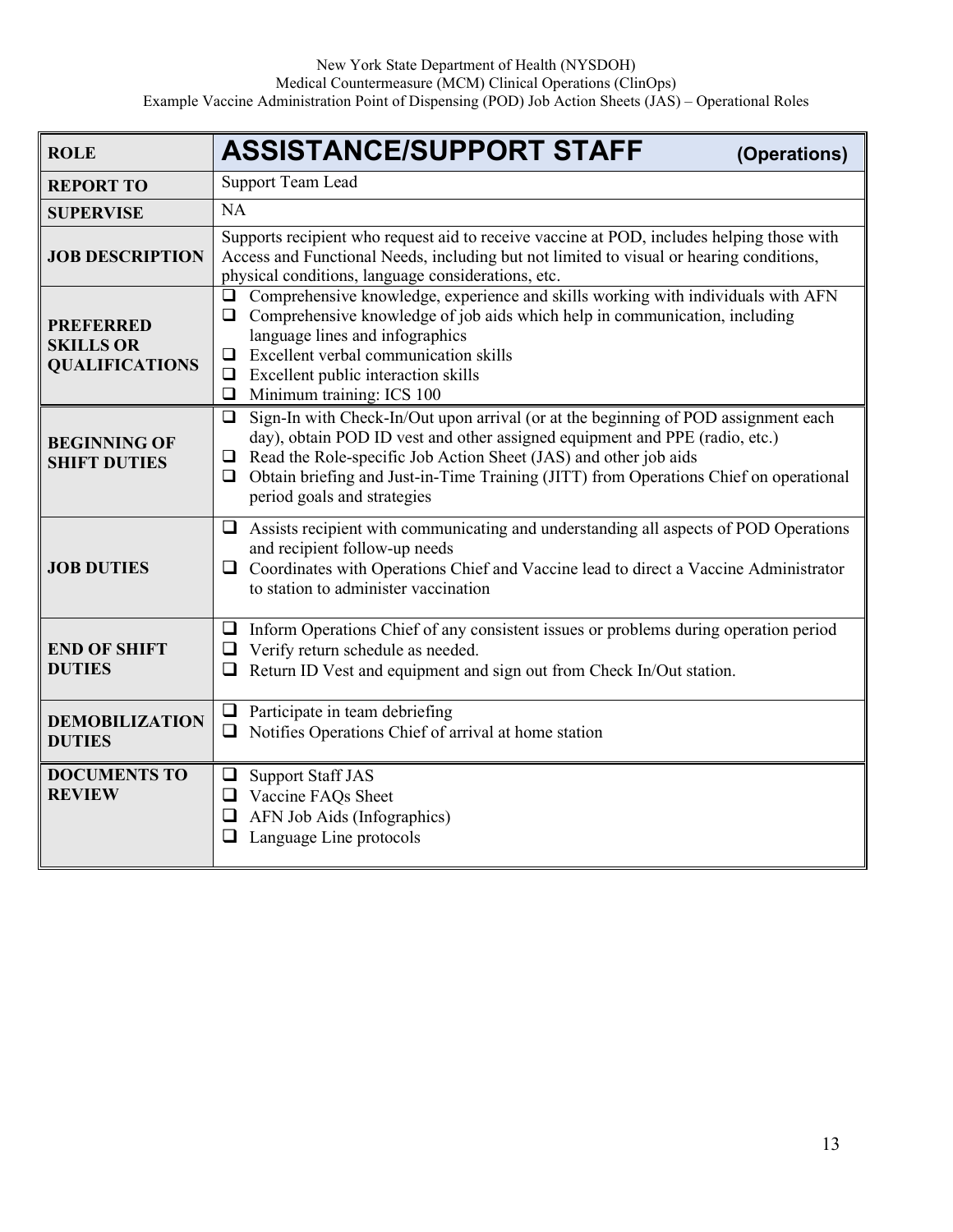| <b>ROLE</b>                                                   | <b>BEHAVIORAL/MENTAL HEALTH SUPPORT</b><br>(Operations)                                                                                                                                                                                                                                                                                                                                                                                                                          |
|---------------------------------------------------------------|----------------------------------------------------------------------------------------------------------------------------------------------------------------------------------------------------------------------------------------------------------------------------------------------------------------------------------------------------------------------------------------------------------------------------------------------------------------------------------|
| <b>REPORT TO</b>                                              | <b>Support Team Lead</b>                                                                                                                                                                                                                                                                                                                                                                                                                                                         |
| <b>SUPERVISE</b>                                              | NA                                                                                                                                                                                                                                                                                                                                                                                                                                                                               |
| <b>JOB DESCRIPTION</b>                                        | Supports recipient, staff and volunteers who show signs of mental health distress.                                                                                                                                                                                                                                                                                                                                                                                               |
| <b>PREFERRED</b><br><b>SKILLS OR</b><br><b>QUALIFICATIONS</b> | Comprehensive knowledge and skills in Psychological First Aid and Disaster Mental<br>□<br>Health<br>Excellent verbal communication skills<br>$\Box$<br>$\Box$ Excellent public interaction skills<br>Minimum training: ICS 100<br>$\Box$                                                                                                                                                                                                                                         |
| <b>BEGINNING OF</b><br><b>SHIFT DUTIES</b>                    | Sign-In with Check-In/Out upon arrival (or at the beginning of POD assignment each<br>□<br>day), obtain POD ID vest and other assigned equipment and PPE (radio, etc.)<br>Read the Role-specific Job Action Sheet (JAS) and other job aids<br>$\Box$<br>Obtain briefing from Operations Chief on operational period goals and strategies<br>❏<br>Brief and provide Just-in-Time Training (JITT) to all POD staff on indicators and<br>❏<br>warning signs of psychological stress |
| <b>JOB DUTIES</b>                                             | Coordinates with Safety Officer, Security Officer, and Operations Chief to identify and<br>$\Box$<br>be notified of any recipient, staff and volunteer concerns<br>Assess and provides follow-up steps to recipients, staff or volunteers who have been<br>referred due to showing signs of psychological stress<br>Identifies and works with all POD staff on methods of mitigating and reducing stress<br>$\Box$<br>during POD operations                                      |
| <b>END OF SHIFT</b><br><b>DUTIES</b>                          | Inform Operations Chief of any consistent issues or problems during operation period<br>$\Box$<br>$\Box$ Verify return schedule as needed.<br>Return ID Vest and equipment and sign out from Check In/Out station.                                                                                                                                                                                                                                                               |
| <b>DEMOBILIZATION</b><br><b>DUTIES</b>                        | Participate in team debriefing<br>$\Box$<br>Notifies Operations Chief of arrival at home station<br>□                                                                                                                                                                                                                                                                                                                                                                            |
| <b>DOCUMENTS TO</b><br><b>REVIEW</b>                          | Behavioral/Mental Health Support JAS                                                                                                                                                                                                                                                                                                                                                                                                                                             |